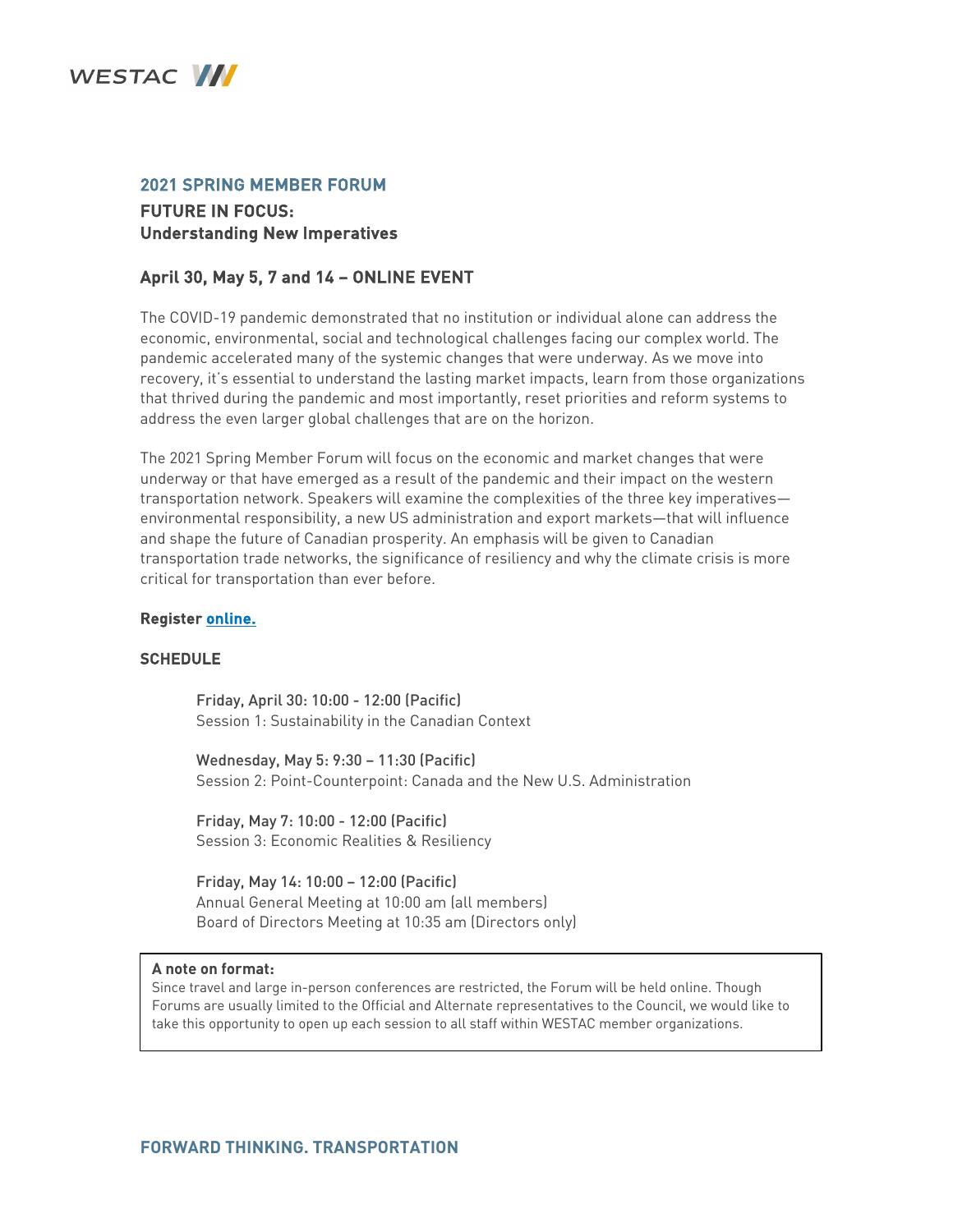## FRIDAY April 30, 2021

## 10:00 am Opening Remarks

Honourable Ric McIver, Minister of Transportation, Government of Alberta Lindsay Kislock, President & CEO, WESTAC

## 10:10 am Session 1: Sustainability in the Canadian Context

### Part 1: Environment & Net-Zero for Transportation

2030 is fast approaching—climate leadership is more urgent than ever before. The actions taken over the next decade will determine whether we can mitigate the most devastating effects of climate change. Working towards net-zero can support the recovery from the pandemic and lay the foundation for a sustainable future. Further, financial and insurance institutions, are increasingly expecting firms to have demonstrable plans and metrics in place to demonstrate sustainability.

### Speaker:

Rob Bailey, Director, Climate Resilience, Marsh McLennan Advantage

Following Mr. Bailey's remarks, there will be a panel discussion on decarbonizing transportation and the opportunities for Canada.

## Panellists:

Merran Smith, Executive Director, Clean Energy Canada

Camille Egloff, Managing Director & Senior Partner and Global Lead, Transportation & Logistics Sector, Boston Consulting Group

## Part 2: What's Next for Canadian Oil?

Energy experts will talk about the future of Canada's oil industry in terms of sustainability and what it would mean for the transportation industry.

#### Speakers:

Richard Masson, Executive Fellow, The School of Public Policy, University of Calgary

Norm Rinne, Vice President, Business Development, Trans Mountain Corporation

12:00 pm Session ends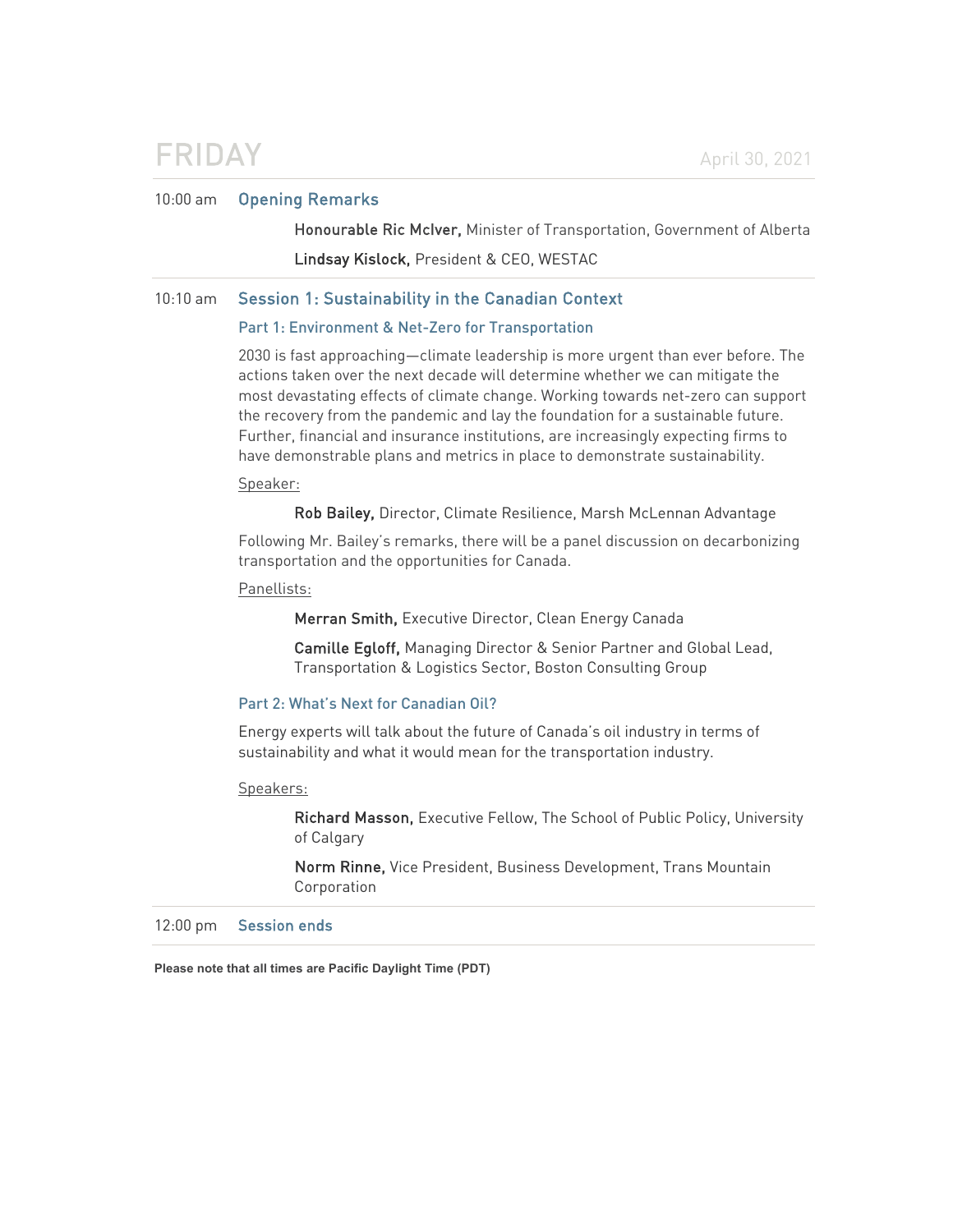# WEDNESDAY May 5, 2021

## 9:30 am Opening Remarks

Honourable Ric McIver, Minister of Transportation, Government of Alberta Lindsay Kislock, President & CEO, WESTAC

## 9:35 am Session 2: Point-Counterpoint: Canada and the New U.S. Administration

Canada is a trading nation, and the United States continues to be our most important trading partner. The trade relationship between the two countries crosses all industries and is vital to both nations' success. President Joe Biden's recent election has already had profound implications for the Western Canadian transportation trade network with the Keystone XL pipeline's cancellation. What else should be expected, and what should WESTAC members be prepared for? Former U.S. Ambassador to Canada, Bruce Heyman, and the Hon. Frank McKenna, former Canadian Ambassador to the U.S., will share their insights on this longstanding relationship.

## Speakers:

Bruce Heyman, former U.S. Ambassador to Canada

Honourable Frank McKenna, former Ambassador to the United States

*Roundtable discussion*

## Part 2: Briefing on Creating a North American Railway

Canadian Pacific will brief Members on CP's plans to acquire Kansas City Southern Railway and create the first railway to operate in Canada, the U.S. and Mexico.

Speaker:

James Clements, Senior Vice President, Strategic Planning & Technology Transformation

*Roundtable discussion*

11:30 am Session ends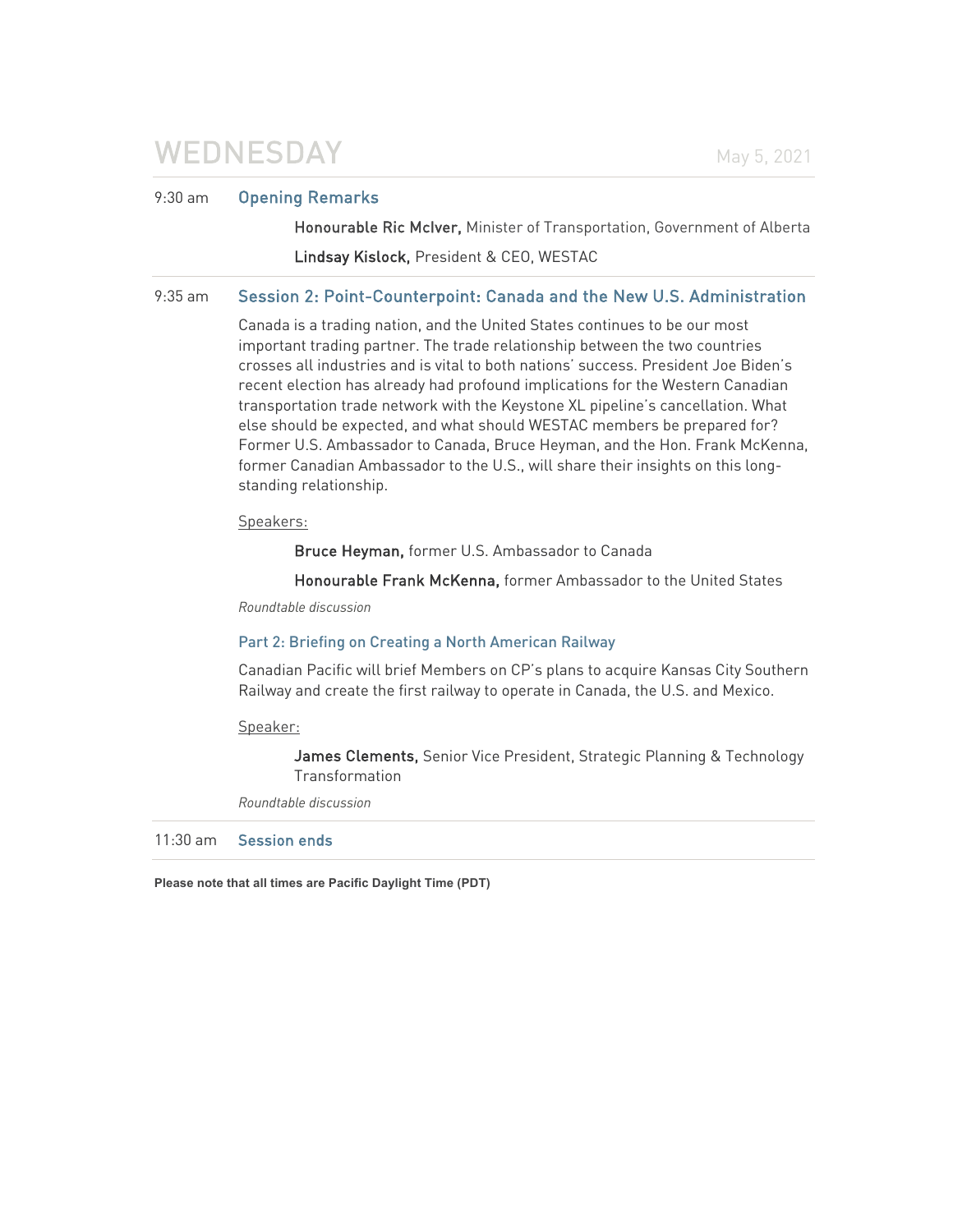## FRIDAY May 7, 2021

## 10:00 am Opening Remarks

Honourable Ric McIver, Minister of Transportation, Government of Alberta Lindsay Kislock, President & CEO, WESTAC

## 10:10 am Session 3: Economic Realities & Resiliency

### Part 1: Economic Realities

Companies and governments are grappling with COVID-19 and the challenging economic reality. During these uncertain times, Canadian exporters are facing new risks. WESTAC has invited EDC's Vice-President and Chief Economist, Peter Hall, to discuss how COVID-19 has affected the global economy and the outlook for Canadian companies and exporters.

#### Speaker:

Peter Hall, Vice President and Chief Economist, Export Development Canada

### Part 2: Building the resilient organization: Insights for the transportation sector

In the wake of a tumultuous 2020, Deloitte's 2021 global resilience report explores the concept of organizational resilience. Based on a recent survey of over 2000 global CXOs (and over 200 from Canadian companies), Deloitte's research explores how these leaders coped with the unexpected challenges faced in the past year, and the playbook required for companies to overcome future disruption and to usher in a better normal.

In this panel discussion, we'll explore the five characteristics of resilient organizations that enable and promote nimble strategies, adaptive cultures, and the implementation and effective use of advanced technology. Additionally, we will discuss actionable insights for leaders in transportation sector to not only bounce back from disruption but use it as an opportunity to thrive.

### Speakers:

Roxana Greszta, Partner and National Organizational Resilience Leader, Deloitte Canada

 Ryan Ernst, Partner, Consulting & National Supply Chain Planning & Fulfillment Leader, Deloitte Canada

## Breakout Session – Continue the Conversation

At the conclusion of the moderated discussion, participants will have the choice to continue the conversation with Roxana and Ryan. *We encourage you to be cameraready and join us via video to fully participate in this breakout session.*

12:00 pm Session ends